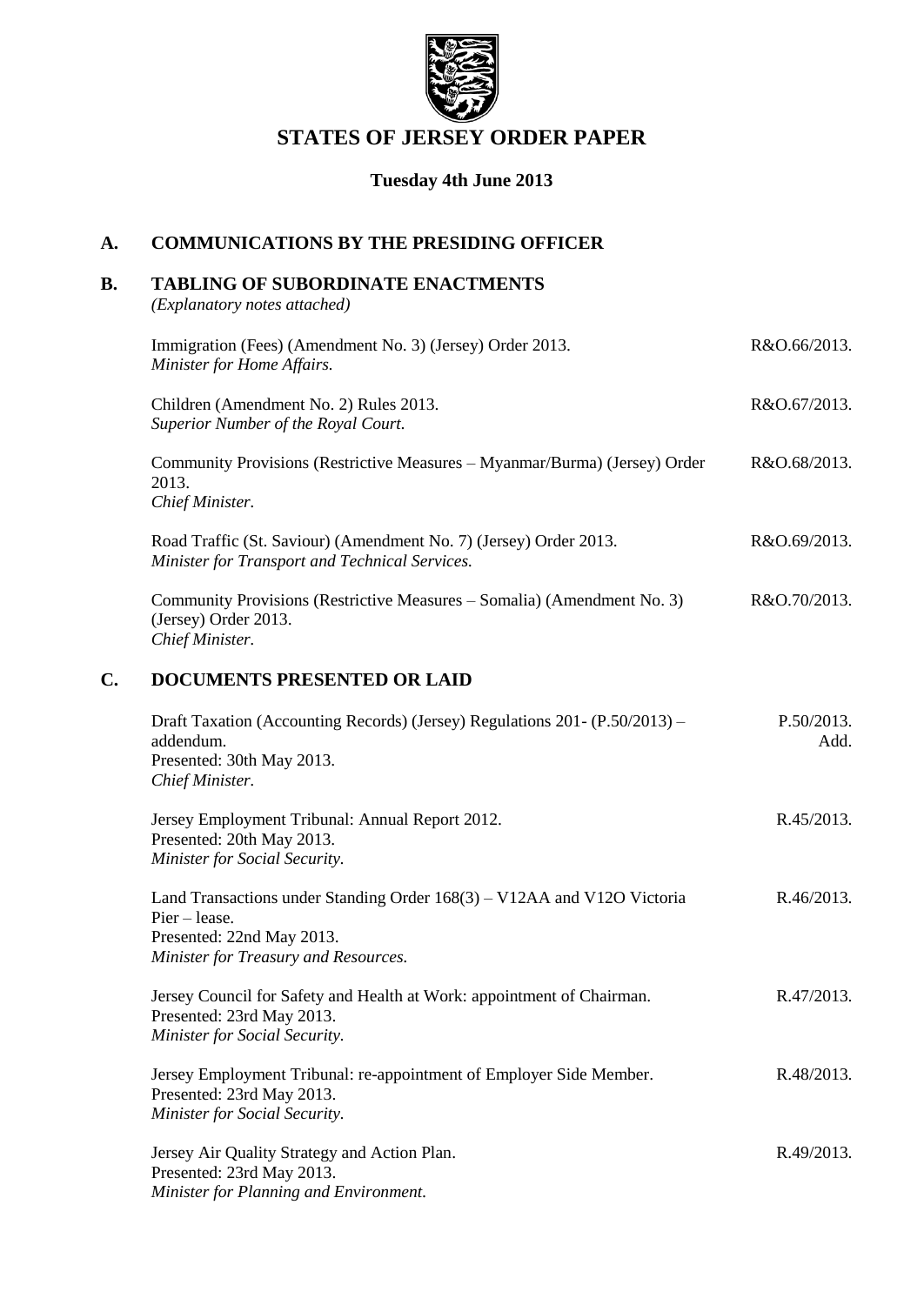

|    | Land Transactions under Standing Order $168(3)$ –<br>(a) Wilco Greenhouse, Howard Davis Farm, La Route de la Trinité, Trinity -<br>proposed letting;<br>(b) "Anchorage Site", Gorey Pier, St. Martin - proposed sale.<br>Presented: 29th May 2013.<br>Minister for Treasury and Resources. | R.50/2013. |
|----|--------------------------------------------------------------------------------------------------------------------------------------------------------------------------------------------------------------------------------------------------------------------------------------------|------------|
|    | Code of Practice on Public Access to Official Information: Annual Report for<br>2012.<br>Presented: 29th May 2013.<br>Privileges and Procedures Committee.                                                                                                                                 | R.51/2013. |
|    | Jersey Competition Regulatory Authority: appointment of Non-Executive<br>Director.<br>Presented: 30th May 2013.<br>Minister for Economic Development.                                                                                                                                      | R.52/2013. |
|    | States of Jersey Complaints Panel: report for 2012.<br>Presented: 31st May 2013.<br>Privileges and Procedures Committee.                                                                                                                                                                   | R.53/2013. |
| D. | <b>NOTIFICATION OF LODGED PROPOSITIONS</b>                                                                                                                                                                                                                                                 |            |
|    | Ratification of the Convention between Jersey and the Grand Duchy of<br>Luxembourg for the Avoidance of Double Taxation and the Prevention of Fiscal<br>Evasion with Respect to Taxes on Income and on Capital.<br>Lodged: 21st May 2013.<br>Chief Minister.                               | P.58/2013. |
|    | Draft Taxation (Double Taxation) (Amendment No. 2) (Jersey) Regulations 201-.<br>Lodged: 21st May 2013.<br>Chief Minister.                                                                                                                                                                 | P.59/2013. |
|    | Historic buildings in Pitt Street and Dumaresq Street: request to Minister for<br>Planning and Environment.<br>Lodged: 29th May 2013.<br>Connétable of St. Helier.                                                                                                                         | P.60/2013. |
|    | Draft Security Interests (Amendment of Law) (Jersey) Regulations 201-.<br>Lodged: 31st May 2013.<br>Minister for Economic Development.                                                                                                                                                     | P.61/2013. |
|    | Draft Trusts (Amendment No. 6) (Jersey) Law 201-.<br>Lodged: 31st May 2013.<br>Minister for Economic Development.                                                                                                                                                                          | P.62/2013. |
|    | Draft Social Housing (Transfer) (Jersey) Law 201-.                                                                                                                                                                                                                                         | P.63/2013. |

Draft Social Housing (Transfer) (Jersey) Law 201-. Lodged: 31st May 2013. *Minister for Housing.*

# **E. WITHDRAWAL OF LODGED PROPOSITIONS**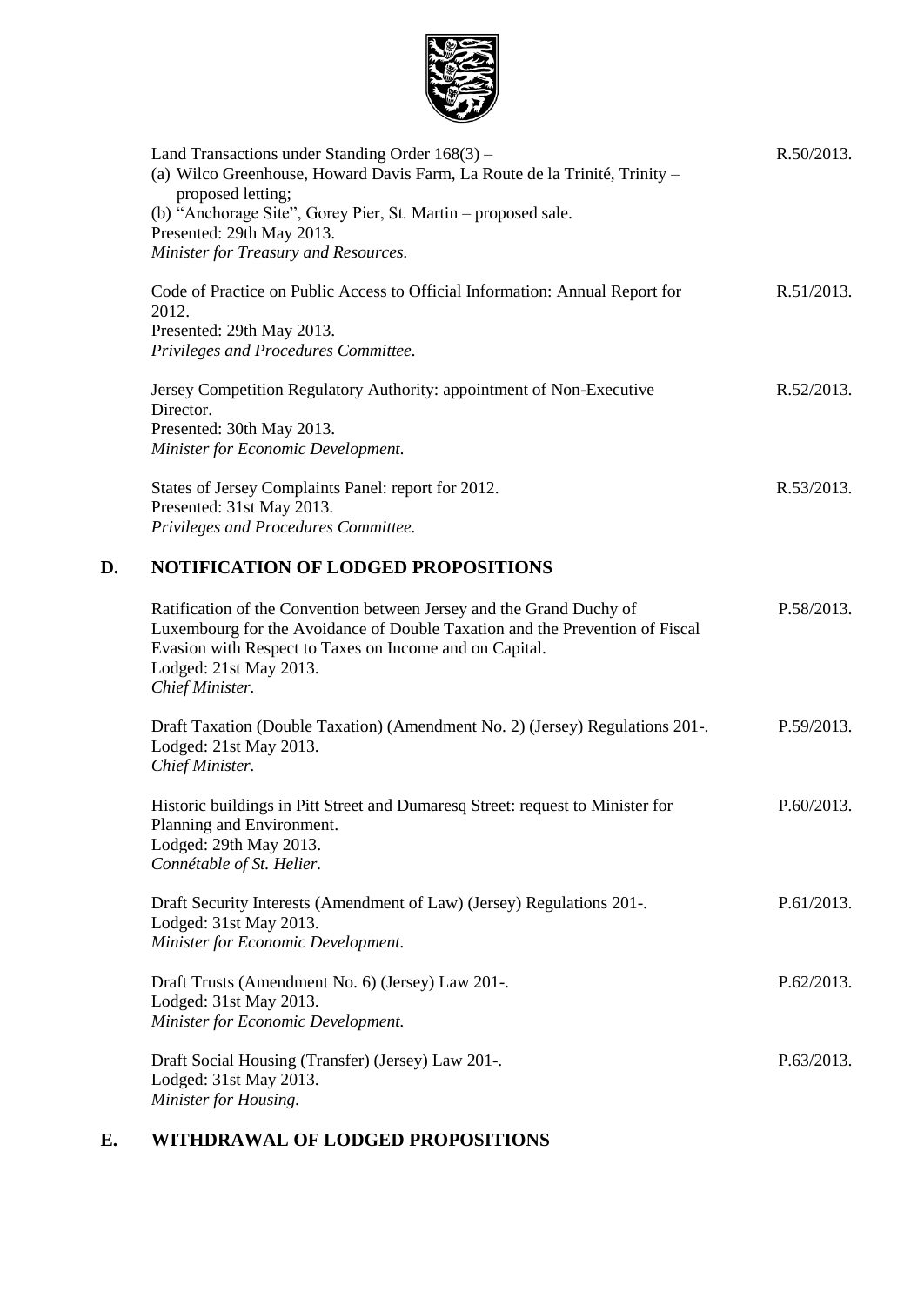

## **F. APPOINTMENT OF MINISTERS, COMMITTEES AND PANELS**

Nomination of Mr. Robert Charles Parker as an unelected member of the Public Accounts Committee (note attached)

Nomination of Deputy G.P. Southern of St. Helier as a member of the Education and Home Affairs panel.

## **G. MATTERS OF PRIVILEGE**

## **H. PETITIONS**

## **I. QUESTIONS**

(a) – **Written Questions** *(attached)*

- 1. The Minister for Health and Social Services will table an answer to a question asked by Deputy R.G. Le Hérissier of St. Saviour regarding the annual running costs of the Commissioning Unit.
- 2. The Chief Minister will table an answer to a question asked by Deputy G.C.L. Baudains of St. Clement regarding a declaration of interests by civil servants.
- 3. The Chief Minister will table an answer to a question asked by Deputy G.C.L. Baudains of St. Clement regarding the application of new work legislation to "zero hours" contracts.
- 4. The Chairman of Privileges and Procedures Committee will table an answer to a question asked by Deputy G.C.L. Baudains of St. Clement regarding the submission of comments to propositions.
- 5. The Minister for Transport and Technical Services will table an answer to a question asked by Deputy G.C.L. Baudains of St. Clement regarding the lodging of a proposition relating to death by careless driving.
- 6. The Minister for Planning and Environment will table an answer to a question asked by the Connétable of St. John regarding the Esplanade Quarter office building.
- 7. The Minister for Transport and Technical Services will table an answer to a question asked by the Connétable of St. John regarding the maintenance and running costs of the fume extraction equipment of the proposed Waterfront sunken road.
- 8. The Chairman of Privileges and Procedures Committee will table an answer to a question asked by Deputy R.G. Le Hérissier of St. Saviour regarding the progress made by the Machinery of Government Panel and the submission of its final report.
- 9. The Minister for Economic Development will table an answer to a question asked by Deputy R.G. Le Hérissier of St. Saviour regarding Harbour mud berth charges.
- 10.The Minister for Housing will table an answer to a question asked by Deputy G.P. Southern of St. Helier regarding the estimate of current demand for social rental accommodation by size.
- 11.The Minister for Housing will table an answer to a question asked by Deputy G.P. Southern of St. Helier regarding weighted average rent increases.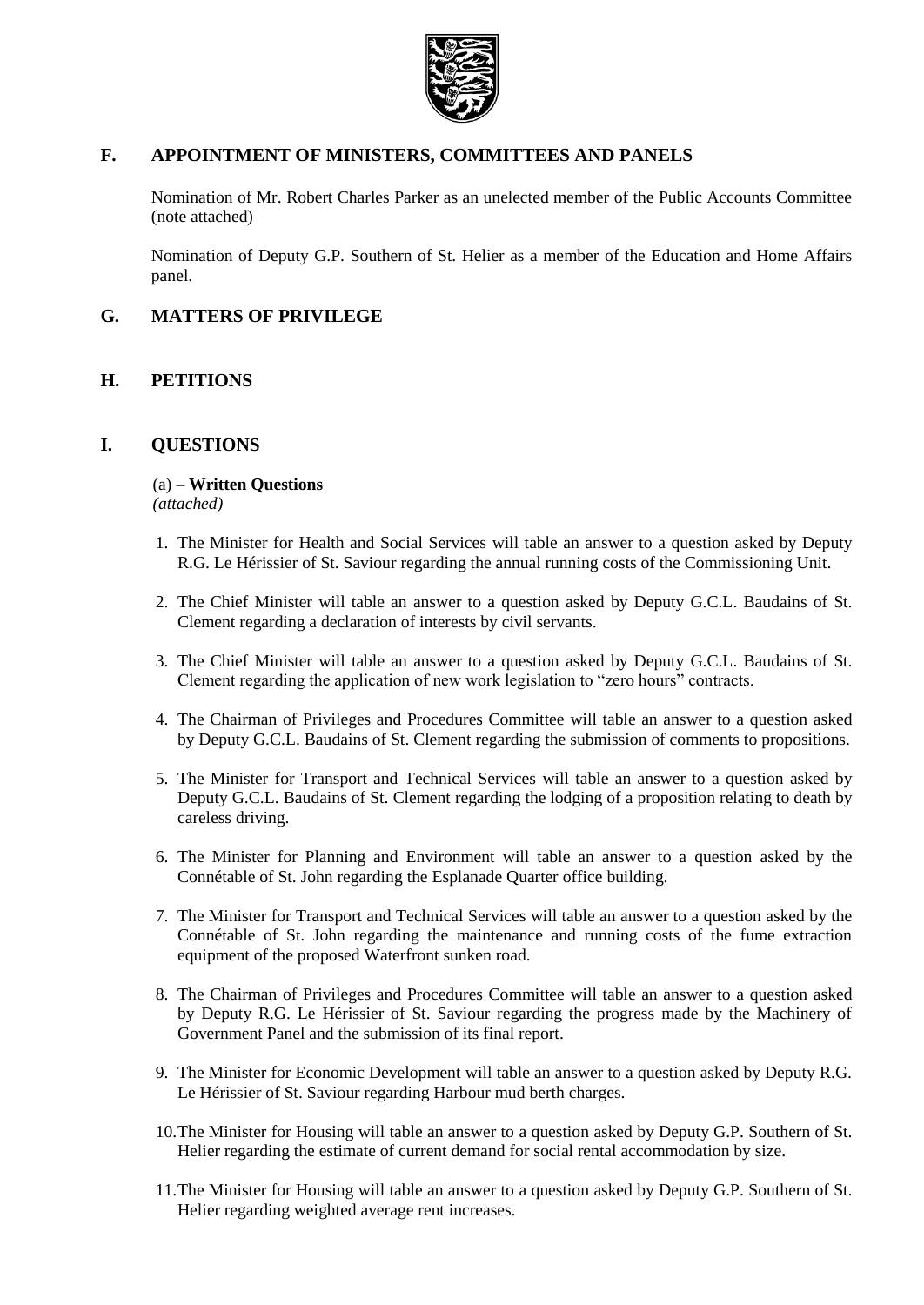

- 12.The Minister for Planning and Environment will table an answer to a question asked by Deputy J.H. Young of St. Brelade regarding the proposed development of part of the Esplanade Car Park.
- 13.The Minister for Planning and Environment will table an answer to a question asked by Deputy J.H. Young of St. Brelade regarding an urgent review of Housing polices of the Island Plan.
- 14.The Minister for Treasury and Resources will table an answer to a question asked by Deputy J.H. Young of St. Brelade regarding the proposed development of part of the Esplanade Car Park.
- 15.The Minister for Treasury and Resources will table an answer to a question asked by Deputy G.P. Southern of St. Helier regarding the projected costs of the Housing Transformation programme.

#### **(b) – Oral Questions**

(120 minutes)

1. Deputy M.R. Higgins of St. Helier will ask the following question of the Minister for Home Affairs –

"Will the Minister explain to the Assembly whether he has yet called in an external police force to investigate the complaints of perverting the course of justice that have been made against the Chief Officer and Deputy Chief Officer of the States of Jersey Police by ex-police officers and others and, if not, why not?"

2. Deputy J.H. Young of St. Brelade will ask the following question of the Minister for Planning and Environment –

"Would the Minister advise whether energy conservation works for low income households specified and contracted by the Environment Department also require the department's appointed contractor to apply for building consent from his department, if so how does he justify such bureaucracy and why has he not exempted such works or deemed consent for them to encourage the take up of energy conservation measures?"

3. Deputy T.M. Pitman of St. Helier will ask the following question of the Minister for Planning and Environment -

"What is the total number of heating boiler replacements that have been installed as part of the Energy Efficiency Scheme launched in 2009, what is the cost for each household application and the full total cost for such provision?"

4. Deputy R.G. Le Hérissier of St. Saviour of will ask the following question of the Minister for Heath and Social Services –

"Would the Minister identify the additional resources which will be placed into diabetic services over the next 10 years, distinguishing between preventative and treatment services, given the considerable anticipated increases in diabetes identified in her answer to a written question on 14th May 2013?"

5. Deputy M. Tadier of St. Brelade will ask the following question of the Minister for Education, Sport and Culture –

"Will the Minister advise whether the private schools have to follow the same practices and procedures for dismissing staff as state schools and state what mechanisms, if any, the department has to ensure good practice in private schools in relation to human resources issues?"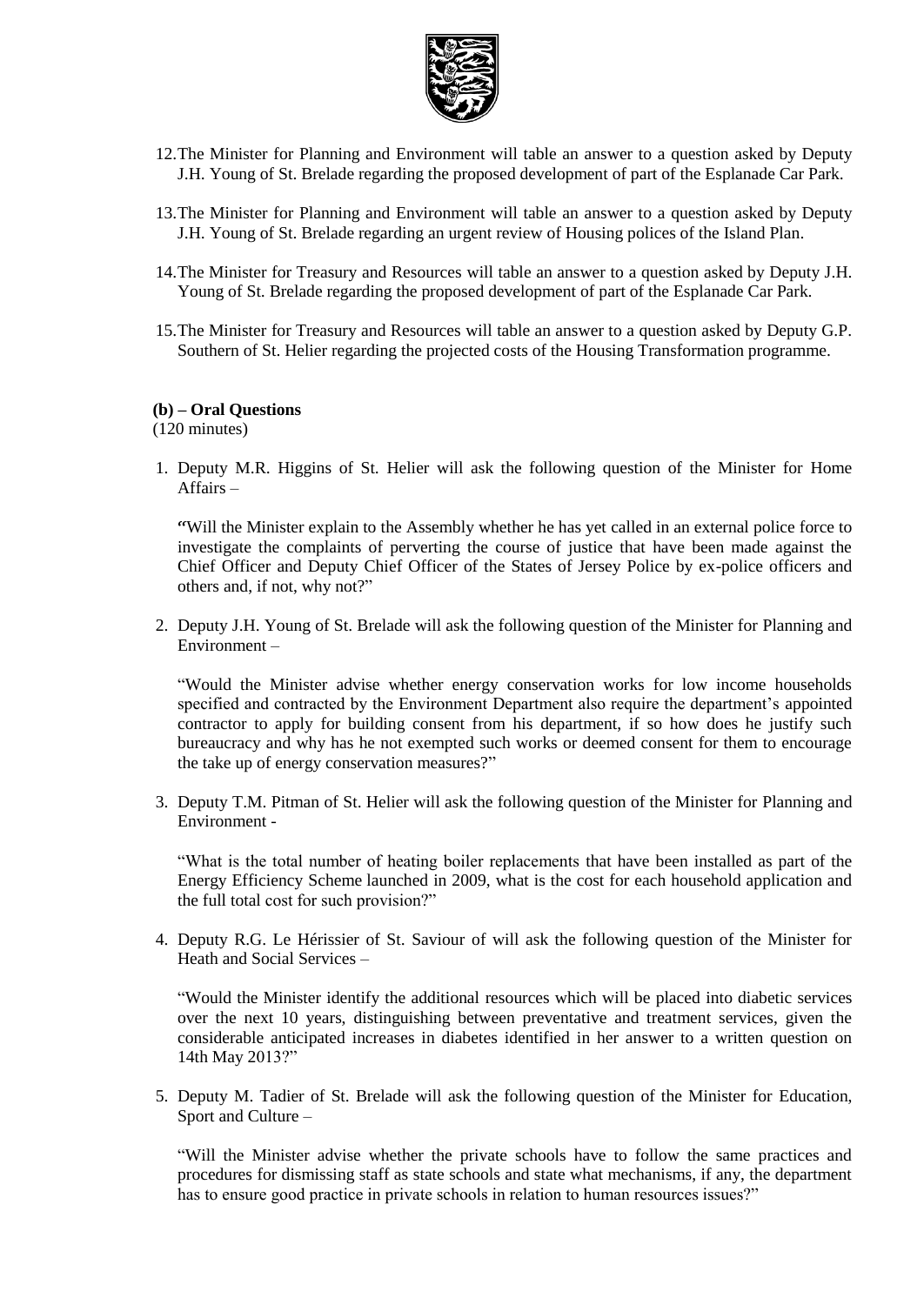

6. Deputy G.C.L. Baudains of St. Clement will ask the following question of the Minister for Health and Social Services –

"Would the Minister explain why the proposed Public Health and Safety (Dwellings) (Jersey) Law, which would permit access to homes, includes matters such as water and energy, and would she also explain the rationale behind including owner-occupied premises?"

7. The Connétable of St. John of will ask the following question of the Minister for Treasury and Resources –

"On 13th May a senior citizen aged 86 reported a fault to Jersey Telecom (at the time of submitting this question the fault continues) and a number of requests from residents, the Parish Hall, myself, and others have fallen on deaf ears; will the Minister ask JT to implement an on-Island fault reporting service that is easy to use by vulnerable people, rather than a UK call centre?"

8. Deputy G.P. Southern of St. Helier will ask the following question of the Chief Minister –

"Will the Chief Minister advise members whether he, or any of the members of the States Employment Board with the authority to amend policy, intend to meet employee representatives to engage in meaningful negotiations to avert potential industrial action, and, if not why not?"

9. The Connétable of St. John will ask the following question of the Minister for Treasury and Resources–

"Following his answer to an oral question on 16th April 2013 in which he expressed support for increased infrastructure spending and in particular main drains extensions into the countryside would the Minister give an indication of the total amount that will be invested in these works over the next 2 years?"

10.Deputy G.C.L. Baudains of St. Clement will ask the following question of the Chairman of the Comité des Connétables –

"Would the Chairman identify what procedures the Comité uses to ensure consistent foliage clearance prior to the branchage?"

11.Deputy R.G. Le Hérissier of St. Saviour will ask the following question of the Minister for Treasury and Resources –

"What sum, if any, has been allocated by the Council of Ministers for implementation of the recommendations of the McKinsey Report?"

12.Deputy M.R. Higgins of St. Helier will ask the following question of the Minister for Economic Development –

"Will the Minister state when his department became aware of Flybe's decision to sell its landing rights at Gatwick airport to Easyjet and explain what contingency plans he has to secure Jersey's vital air links to London?"

13.Deputy G.P. Southern of St. Helier will ask the following question of the Chief Minister –

"Will the Chief Minister advise members what interdepartmental meetings, if any, have been held this year on the resource implications of the population projections produced by the Statistics Unit, and in particular on housing demand over the period of the Housing Transformation Plan, and if none, when will these be held and when will he come to the States with the results of such resource discussions to inform future debate?"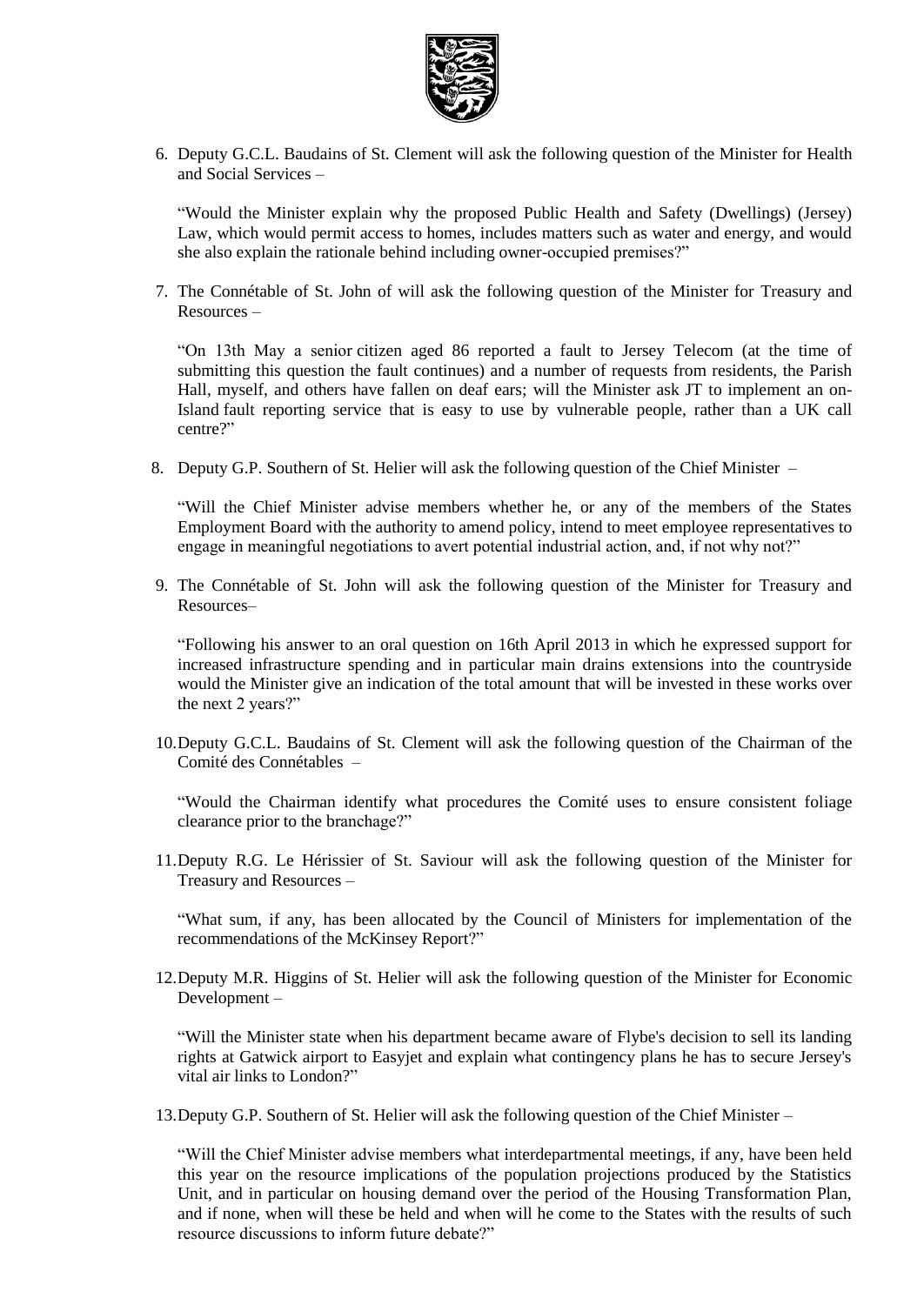

## **(c) – Questions to Ministers without notice (30 minutes) –**

1st question period – Minister for Treasury and Resources

Note: The States agreed on 16th May 2013 that the second period of Questions without Notice (to the Chief Minister) would be taken at the end of this meeting.

## **J. PERSONAL STATEMENTS**

## **K. STATEMENTS ON A MATTER OF OFFICIAL RESPONSIBILITY**

## **L. PUBLIC BUSINESS**

| Parish Rates: the States' liability.<br>Lodged: 20th March 2013.<br>Connétable of St. Helier.                                                                                                                                                                       | P.40/2013.             |
|---------------------------------------------------------------------------------------------------------------------------------------------------------------------------------------------------------------------------------------------------------------------|------------------------|
| Parish Rates: the States' liability $(P.40/2013)$ – comments.<br>Presented: 3rd May 2013.<br>Comité des Connétables.                                                                                                                                                | P.40/2013.<br>Com.     |
| Parish Rates: the States' liability $(P.40/2013)$ – comments.<br>Presented: 13th May 2013.<br>Council of Ministers.                                                                                                                                                 | P.40/2013.<br>Com.(2). |
| Parish Rates: the States' liability $(P.40/2013)$ – comments.<br>Presented: 13th May 2013.<br>Minister for Treasury and Resources.                                                                                                                                  | P.40/2013.<br>Com.(3). |
| Ratification of the Agreement between the Government of Jersey and the<br>Government of the Isle of Man for the Avoidance of Double Taxation and the<br>Prevention of Fiscal Evasion with Respect to Taxes on Income.<br>Lodged: 3rd April 2013.<br>Chief Minister. | P.46/2013.             |
| Ratification of the Agreement between the Government of Jersey and the States of<br>Guernsey for the Avoidance of Double Taxation and the Prevention of Fiscal<br>Evasion with Respect to Taxes on Income.<br>Lodged: 3rd April 2013.<br>Chief Minister.            | P.47/2013.             |
| Draft Unlawful Public Entertainments (Jersey) Regulations 201-.<br>Lodged: 8th April 2013.<br>Minister for Home Affairs.                                                                                                                                            | P.48/2013.             |
| Draft Taxation (Accounting Records) (Jersey) Regulations 201-.<br>Lodged: 15th April 2013.<br>Chief Minister.                                                                                                                                                       | P.50/2013.             |
| Draft Taxation (Accounting Records) (Jersey) Regulations 201- (P.50/2013) -<br>addendum.<br>Presented: 30th May 2013.<br>Chief Minister.                                                                                                                            | P.50/2013.<br>Add.     |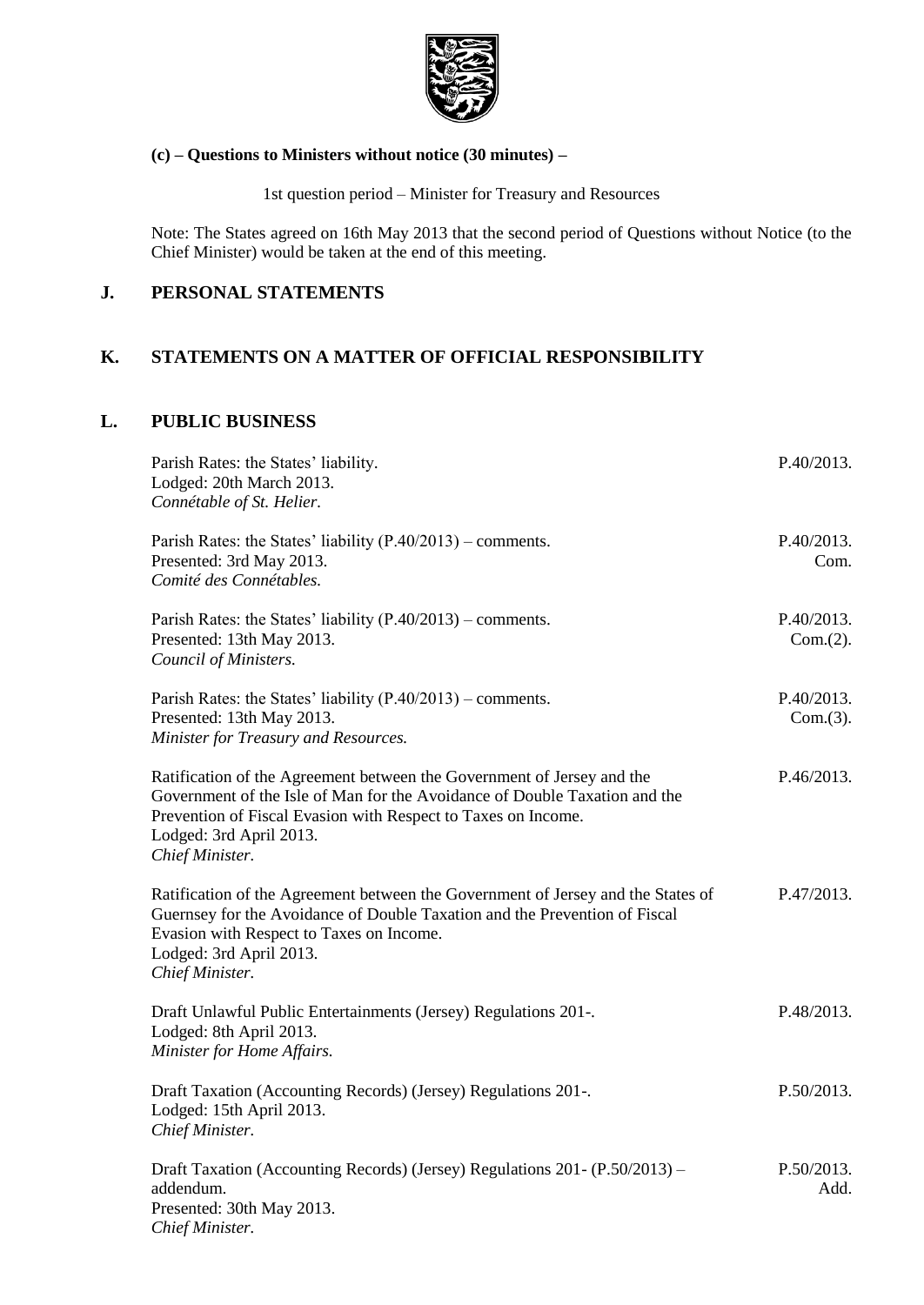

|    | Draft Control of Housing and Work (Business Licences – Annual Charges for<br>Registered Persons) (Jersey) Regulations 201-.<br>Lodged: 23rd April 2013.<br>Chief Minister.                                                                                                   | P.52/2013.             |
|----|------------------------------------------------------------------------------------------------------------------------------------------------------------------------------------------------------------------------------------------------------------------------------|------------------------|
|    | Draft Control of Housing and Work (Transitional and Consequential Provisions)<br>(No. 2) (Jersey) Regulations 201-.<br>Lodged: 23rd April 2013.<br>Chief Minister.                                                                                                           | P.53/2013.             |
|    | Draft Education (Amendment No. 2) (Jersey) Law 201-.<br>Lodged: 23rd April 2013.<br>Minister for Education, Sport and Culture.                                                                                                                                               | P.54/2013.             |
| I. | $(c)$ – Questions to Ministers without notice (continued) –                                                                                                                                                                                                                  |                        |
|    | 2nd question period – Chief Minister                                                                                                                                                                                                                                         |                        |
| М. | <b>ARRANGEMENT OF PUBLIC BUSINESS</b>                                                                                                                                                                                                                                        |                        |
|    | 18th June 2013                                                                                                                                                                                                                                                               |                        |
|    | Code of Conduct for Elected Members: Commissioner for Standards.<br>Lodged: 14th January 2013.<br>Privileges and Procedures Committee.                                                                                                                                       | P.4/2013.              |
|    | Draft Wills and Successions (Amendment No. 2) (Jersey) Law 201-.<br>Lodged: 19th March 2013.<br>Chief Minister.                                                                                                                                                              | P.38/2013.             |
|    | Chief Minister and Chairman of Comité des Connétables: monthly meetings.<br>Lodged: 16th April 2013.<br>Deputy M. Tadier of St. Brelade.                                                                                                                                     | P.51/2013.             |
|    | Chief Minister and Chairman of Comité des Connétables: monthly meetings<br>$(P.51/2013)$ – comments.<br>Presented: 13th May 2013.<br>Comité des Connétables.                                                                                                                 | P.51/2013.<br>Com.     |
|    | Chief Minister and Chairman of Comité des Connétables: monthly meetings<br>$(P.51/2013)$ – comments.<br>Presented: 13th May 2013.<br>Council of Ministers.                                                                                                                   | P.51/2013.<br>Com.(2). |
|    | Approval of the Memorandum of Understanding between the Government of Jersey<br>and Her Majesty's Revenue and Customs of the United Kingdom of Great Britain<br>and Northern Ireland relating to co-operation in tax matters.<br>Lodged: 30th April 2013.<br>Chief Minister. | P.55/2013.             |
|    | Draft Taxation (Implementation) (Disclosure Facility) (Jersey) Regulations 201-.<br>Lodged: 30th April 2013.                                                                                                                                                                 | P.56/2013.             |

*Chief Minister.*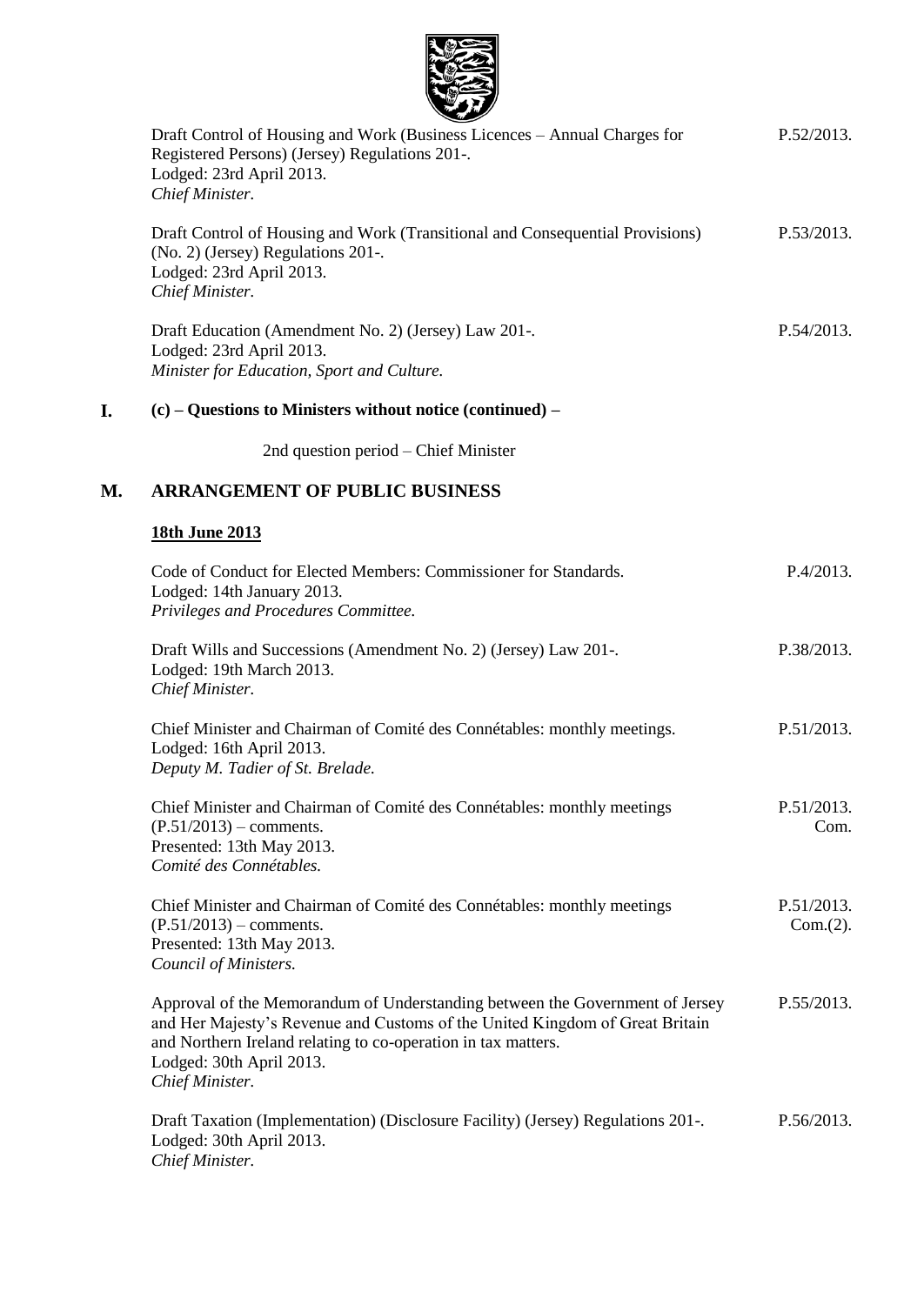

#### **2nd July 2013**

| Committee of Inquiry: costs for local businesses.<br>Lodged: 25th February 2013.<br>Senator A. Breckon.                                                                                                                                                      | P.31/2013.         |
|--------------------------------------------------------------------------------------------------------------------------------------------------------------------------------------------------------------------------------------------------------------|--------------------|
| Draft Succession to the Crown (Jersey) Law 201-.<br>Lodged: 8th May 2013.<br>Chief Minister.                                                                                                                                                                 | P.57/2013.         |
| Ratification of the Convention between Jersey and the Grand Duchy of<br>Luxembourg for the Avoidance of Double Taxation and the Prevention of Fiscal<br>Evasion with Respect to Taxes on Income and on Capital.<br>Lodged: 21st May 2013.<br>Chief Minister. | P.58/2013.         |
| Draft Taxation (Double Taxation) (Amendment No. 2) (Jersey) Regulations 201-.<br>Lodged: 21st May 2013.<br>Chief Minister.                                                                                                                                   | P.59/2013.         |
| Historic buildings in Pitt Street and Dumaresq Street: request to Minister for<br>Planning and Environment.<br>Lodged: 29th May 2013.<br>Connétable of St. Helier.                                                                                           | P.60/2013.         |
| 16th July 2013                                                                                                                                                                                                                                               |                    |
| Victoria and George V Cottage Homes (Repeal of General Principles).<br>Lodged: 28th March 2013.<br>Minister for Housing.                                                                                                                                     | P.44/2013.         |
| Victoria and George V Cottage Homes (Repeal of General Principles) (P.44/2013):<br>amendment.<br>Lodged: 3rd May 2013.<br>Deputy G.P. Southern of St. Helier.                                                                                                | P.44/2013.<br>Amd. |
| Draft Security Interests (Amendment of Law) (Jersey) Regulations 201-.<br>Lodged: 31st May 2013.<br>Minister for Economic Development.                                                                                                                       | P.61/2013.         |
| Draft Trusts (Amendment No. 6) (Jersey) Law 201-.<br>Lodged: 31st May 2013.<br>Minister for Economic Development.                                                                                                                                            | P.62/2013.         |
| Draft Social Housing (Transfer) (Jersey) Law 201-.<br>Lodged: 31st May 2013.<br>Minister for Housing.                                                                                                                                                        | P.63/2013.         |

# **M.N. DE LA HAYE**

# **Greffier of the States**

```
30th May 2013
```
**Note –**

**In accordance with the meeting dates fixed for 2013 by the Privileges and Procedures Committee, this meeting will continue, if necessary, on Wednesday 5th June 2013 and Thursday 6th June 2013.**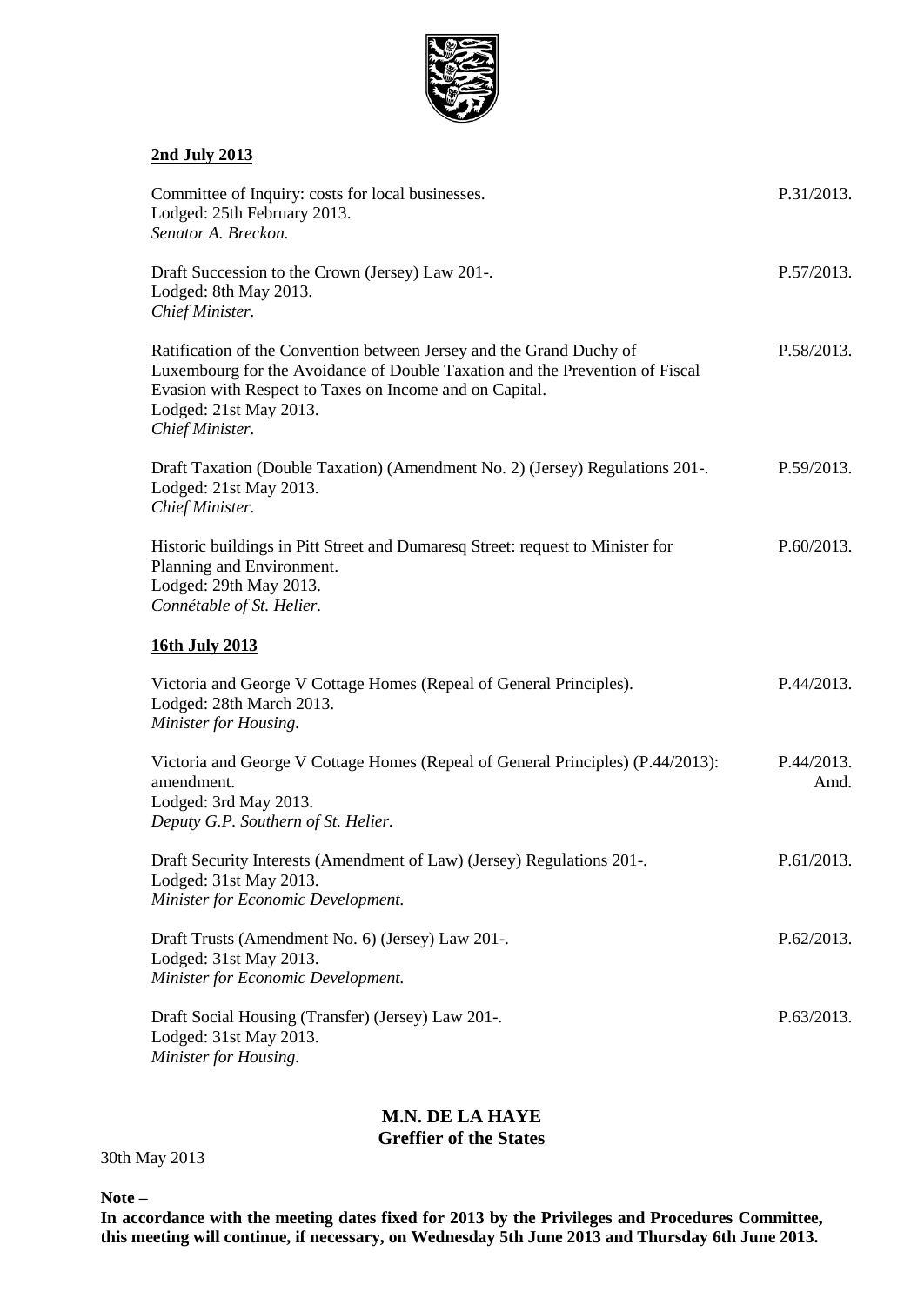

## **Explanatory Note regarding subordinate legislation tabled at this meeting.**

(See Item B)

## **R&O.66/2013.**

This Order amends the Immigration (Fees) (Jersey) Order 2010 to increase the fees payable under that Order.

For an application for limited leave to remain (or variation of that leave) the increase in fees is from £561 to £578, and from £281 to £433 in the case of a dependant's application made at the same time.

For an application for indefinite leave to remain the increase in fees is from £991 to £1,051, and from £496 to £788 in the case of a dependant's application made at the same time.

The new fees take effect on 1st June 2013. The current fees took effect on 1st July 2012.

The Order was made on 15th May 2013 and came into force on 1st June 2013.

## **R&O.67/2013.**

These Rules amend the Children Rules 2005 ("the 2005 Rules").

The amendments concern the form for applications under the Children (Jersey) Law 2002 in private law proceedings for –

- a contact order;
- a prohibited steps order;  $\bullet$
- a residence order;  $\bullet$
- a specific issue order;
- a parental responsibility order;
- an order for leave to remove a child from the jurisdiction; or
- an order for the change of a child's name.

The existing Form C1 contained in Schedule 2 to the 2005 Rules has several limitations insofar as private law proceedings are concerned. The Rules therefore introduce a new form – 'Form C100' – on which such applications will be made. A new 'Form C14' is also introduced.

## *'Form C100'*

Among other things, this requires an applicant to list his or her addresses for the last 5 years and to list the addresses of the respondent for the last 5 years.

The Form also directs the attention of the applicant to the '*Parenting plan: putting your children first*'. This is a plan drawn up by JFCAS for the benefit of separating parents. The Form also asks for details of attendance at mediation. In this connection '*Children in Mind*' refers to the course run by The Bridge, Le Geyt Road, St. Saviour.

The existing Form C1 does not elicit information specifically on whether a child is at risk of harm. The new Form does so.

#### *'Form C14'*

This Form would be for use by any party in children law proceedings who did not wish to reveal the address of their private residence or that of any child. Where an applicant had availed him/herself of Form C14, the address would not be revealed to any person except by order of the Court.

Provision in this respect is made by a new *Rule 8A* which is inserted in the 2005 Rules.

#### *Other provisions*

A drafting improvement clarifies that references in the 2005 Rules to Forms are references to the Forms in Schedule 2 to the 2005 Rules.

Consequential amendments are made to Rule 5 of the 2005 Rules; whilst Rule 7 of the 2005 Rules (commencement of private law proceedings) is substituted to provide for the manner of making applications in private law proceedings, including provision as to –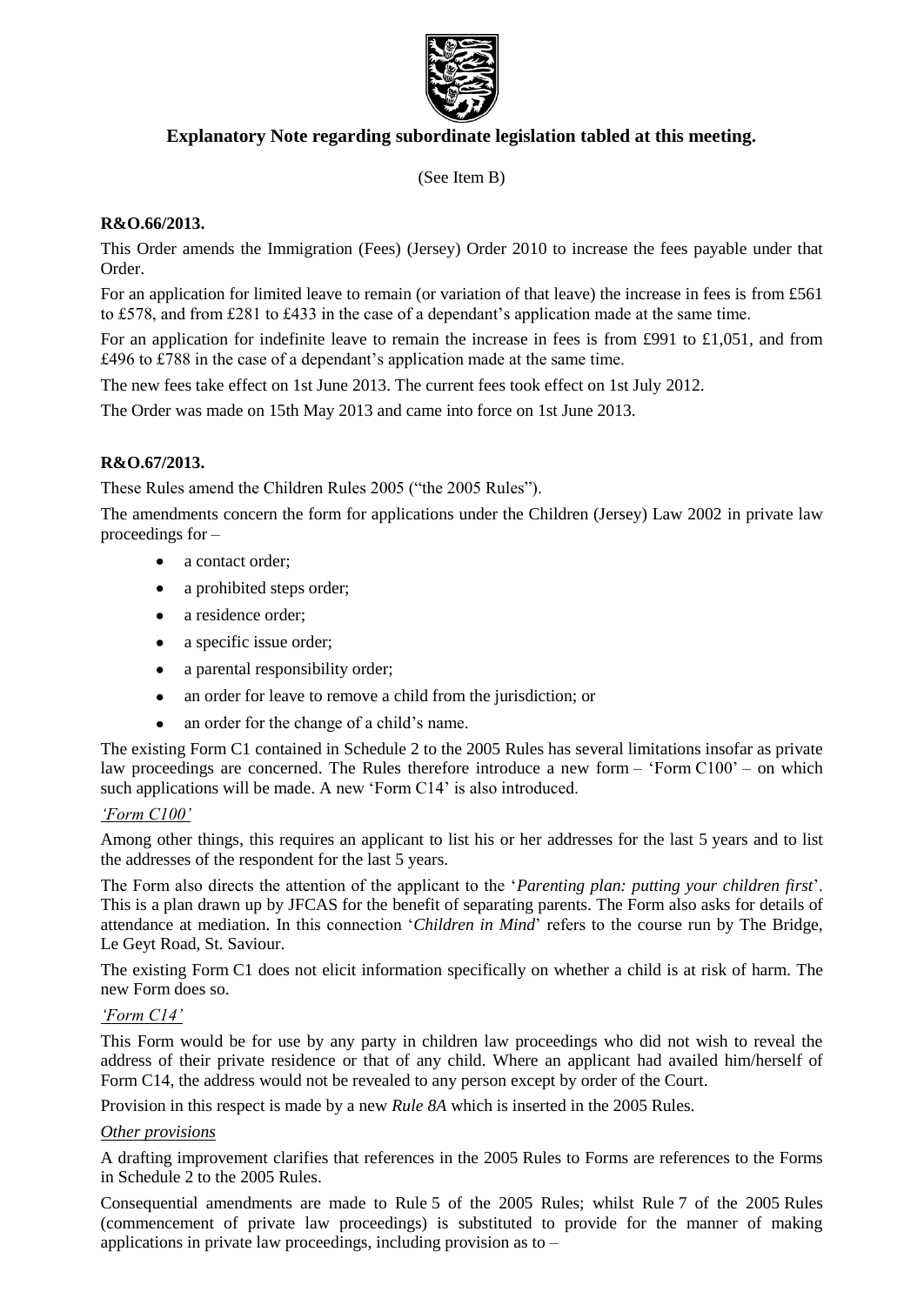

- (i) there being enough copies of the application filed to be served on each respondent;
- (ii) all the children being included in one application;
- (iii) giving the applicant a date for a preliminary directions hearing ("PDH");
- (iv) serving the application with notice of the date and place of the PDH;
- (v) the Greffier being able to refer applications to the Bailiff.

*Rule* 5 is the citation and commencement provision.

The Rules were made by the Superior Number of the Royal Court on 16th May 2013 and came into force on 23rd May 2013.

## **R&O.68/2013.**

This Order gives effect to Council Regulation (EU) No. 401/2013 of 2 May 2013 concerning restrictive measures in respect of Myanmar/Burma and repealing Regulation (EC) No. 194/2008.

That Council Regulation prohibits –

- (a) the sale, supply, transfer or export to or for the use of persons in Myanmar/Burma of equipment which might be used for internal repression;
- (b) the provision to or for the use of persons in Myanmar/Burma of technical assistance related  $to -$ 
	- (i) military activities and the provision, manufacture, maintenance and use of arms and related materiel, or
	- (ii) equipment which might be used for internal repression;
- (c) the provision to or for the use of persons in Myanmar/Burma of finance or financial assistance related to –
	- (i) military activities, or
	- (ii) equipment which might be used for internal repression; and
- (d) knowing and intentional participation in any activity intended to circumvent the prohibitions described in (b) and (c).

The Community Provisions (Restrictive Measures – Burma/Myanmar) (Jersey) Order 2008, which gave effect to Council Regulation (EC) No. 194/2008, is revoked.

The Order was made on 17th May 2013 and came into force on 18th May 2013.

#### **R&O.69/2013.**

This Order further amends Part 1 of Schedule 3 to the Road Traffic (St. Saviour) (Jersey) Order 2000 to impose additional restrictions on waiting in various locations in that Parish. The amendments (made by *Article 1*) affect parts of Bagatelle Lane, Bagot Road, Croix Besnard, La Rue de Patier and Maison St. Louis, as specified in that Article.

*Article* 2 provides for the citation of the Order and for it to come into force 7 days after it is made.

The Order was made on 17th May 2013 and came into force on 24th May 2013.

## **R&O.70/2013.**

This Order amends the Community Provisions (Restrictive Measures – Somalia) (Jersey) Order 2011, to give effect to Council Regulation (EU) No. 432/2013 of 13 May 2013 (OJ No. L 129/15, 14.5.2013) amending Regulation (EU) No. 356/2010 imposing certain specific restrictive measures directed against certain natural or legal persons, entities or bodies, in view of the situation in Somalia. The amendment updates the basis on which the EU may list persons against whom restrictive measures are imposed, but does not as yet make any change to the actual contents of that list.

The Order was made on 24th May 2013 and came into force on 25th May 2013.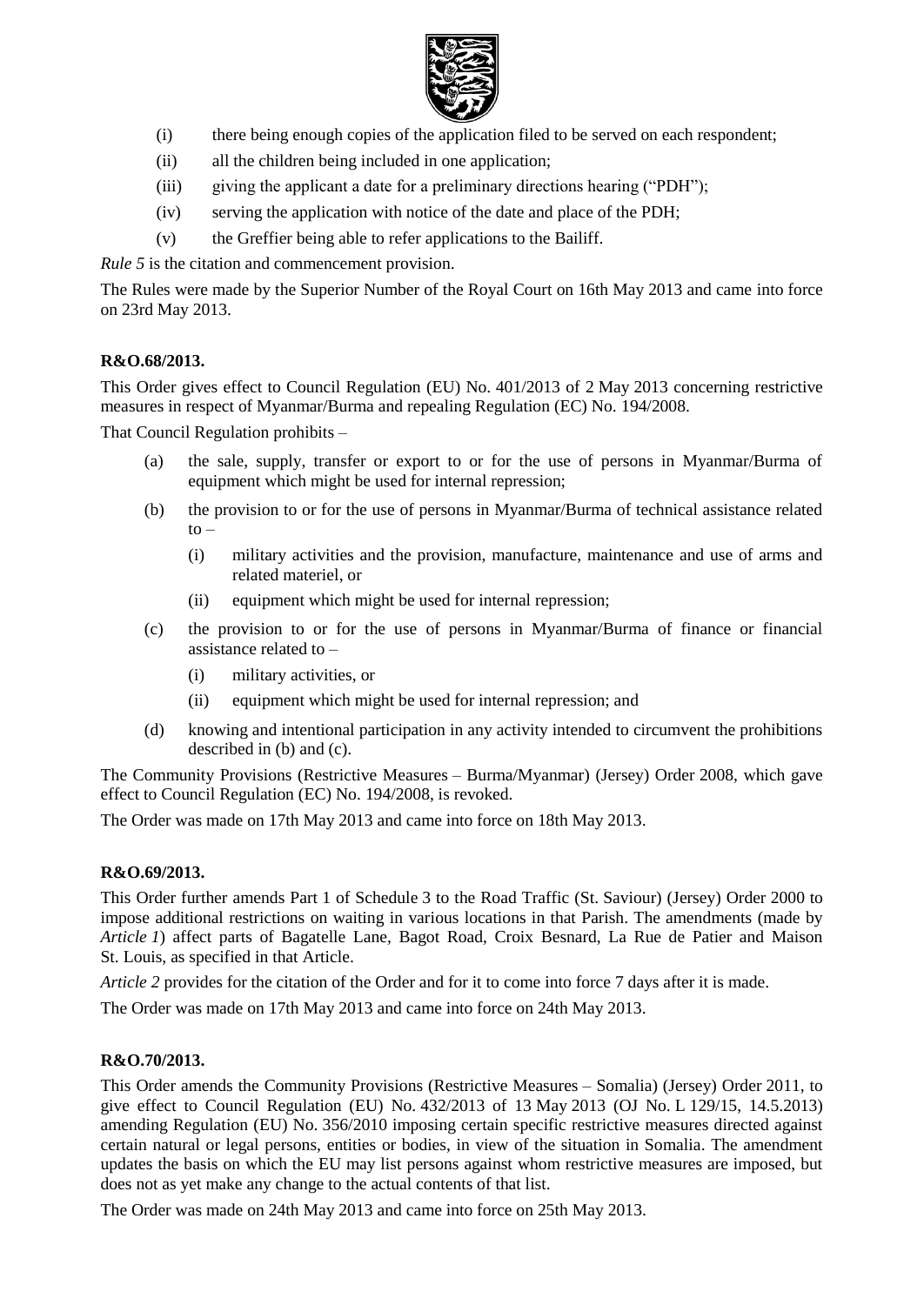

(See Item F)

## **PUBLIC ACCOUNTS COMMITTEE: APPOINTMENT OF UNELECTED MEMBER**

In accordance with Standing Order 124(1) the Chairman of the Public Accounts Committee has given notice of a nomination for the position of an unelected member of the PAC.

The Chairman has given notice that she will nominate Mr. Robert John Parker at this meeting.

### **Mr. Robert John Parker – Biography**

#### **Date of birth**

17th December 1954

#### **Employment history**

Coopers and Lybrand Bristol - four years Audits throughout the West Country Gulf and Western Internal Audit - two years Auditing companies within the Gulf and Western Group outside the USA and three months in the US Paramount Pictures International - one year (Part of Gulf and Western) Hotel de France Group Limited - 32 years Current employer Finance Director Finance Director and General Manager Managing Director Chairman

#### **Other posts**

Jersey Hotel and Guest House Association Committee Member, Treasurer, Senior Vice President Jersey Conference Bureau (Founding Chairman) Jersey Tourist Board Member Jersey Hospitality Board Member Jersey Airport Taskforce Member

#### **Currently**

Treasurer - Jersey Conference Bureau Treasurer - Luxury Jersey Hotels

#### **Professional qualifications**

Passed Chartered Accountancy PE1 and PE2 exams.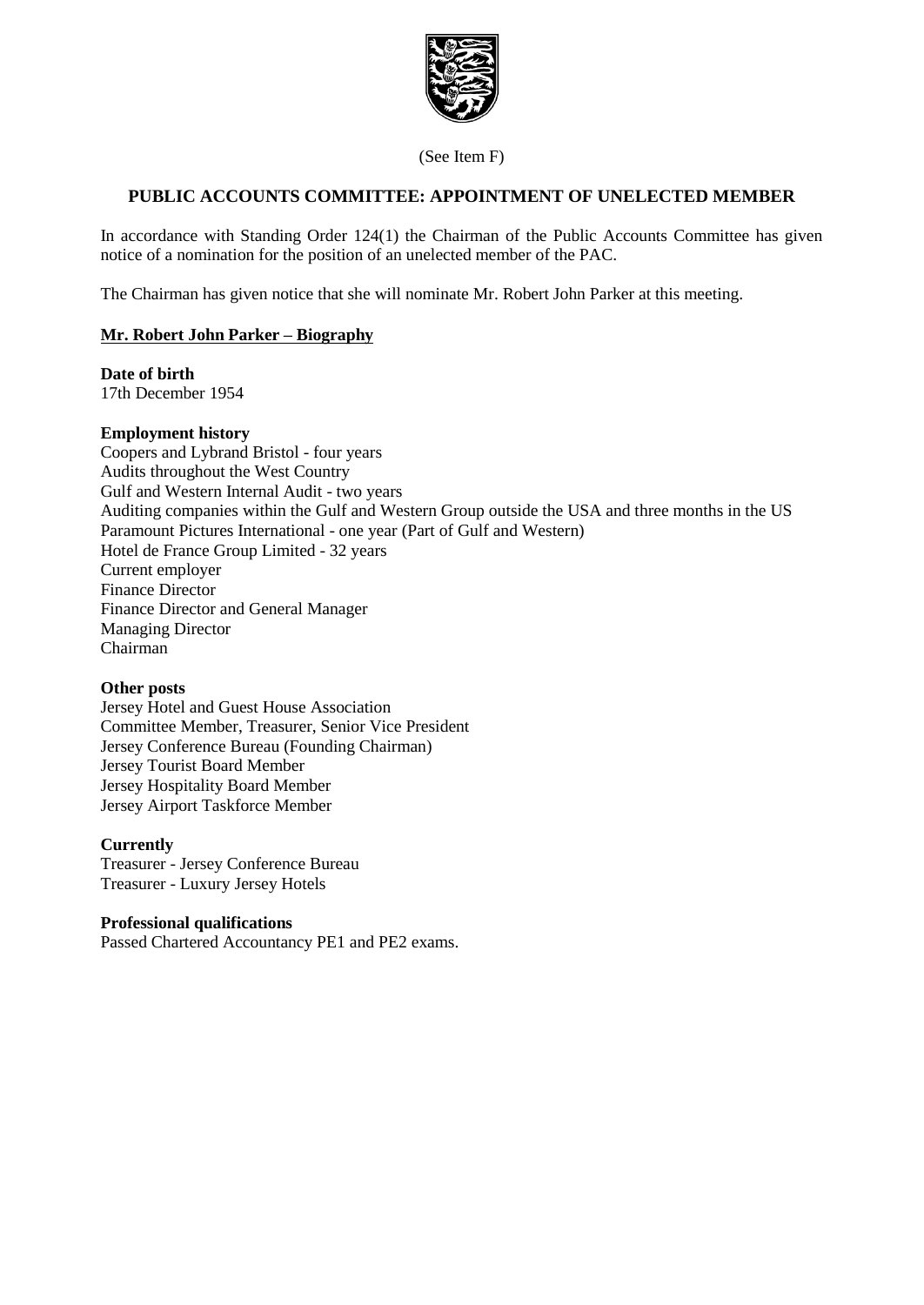

### (See Item I(a))

1. The Minister for Health and Social Services will table an answer to the following question asked by Deputy R.G. Le Hérissier of St. Saviour –

"What are the annual running costs of the recently established Commissioning Unit?

What savings are predicted on an annualised basis for the next 5 years?"

2. The Chief Minister will table an answer to the following question asked by Deputy G.C.L. Baudains of St. Clement –

"Does the Minister consider that the move to Ministerial government has resulted in the transfer of substantial amounts of decision-making to the public sector and, if so, does he believe that officers involved should be required to make a declaration of financial and property interests in the same way as States Members, to allay suspicion of influence during decision-making and, if not why not?"

3. The Chief Minister will table an answer to the following question asked by Deputy G.C.L. Baudains of St. Clement –

"Further to assurances given on 14th May 2013 by his Assistant Minister, would the Chief Minister explain precisely how the new control of work and housing legislation will be applied to zero-hour contracts, given that the Employment Tribunal has declared people working in that environment cannot be classed as 'employees'?

As well as increasing compliance and monitoring to ensure that licences are adhered to, what steps, if any, is he is taking to ensure the use of zero-hour contracts is not used by firms as a means of avoiding employment legislation?"

4. The Chairman of Privileges and Procedures Committee for will table an answer to the following question asked by Deputy G.C.L. Baudains of St. Clement –

"Does the Chairman consider it satisfactory that comments and similar information arrive so close to a debate that members may not have sufficient time to digest their contents and, if not, will his Committee be addressing the matter?"

5. The Minister for Transport and Technical Services will table an answer to the following question asked by Deputy G.C.L. Baudains of St. Clement –

"Further to the responses received from both the Minister and the Minister for Home Affairs to my written questions of 19th February 2013 and 19th March 2013, will the Minister advise what progress, if any, has been made towards amending the Road Traffic (Jersey) Law 1956 to provide for 'causing death or injury by careless driving' and when he anticipates bringing forward the necessary amendments for debate by the Assembly?"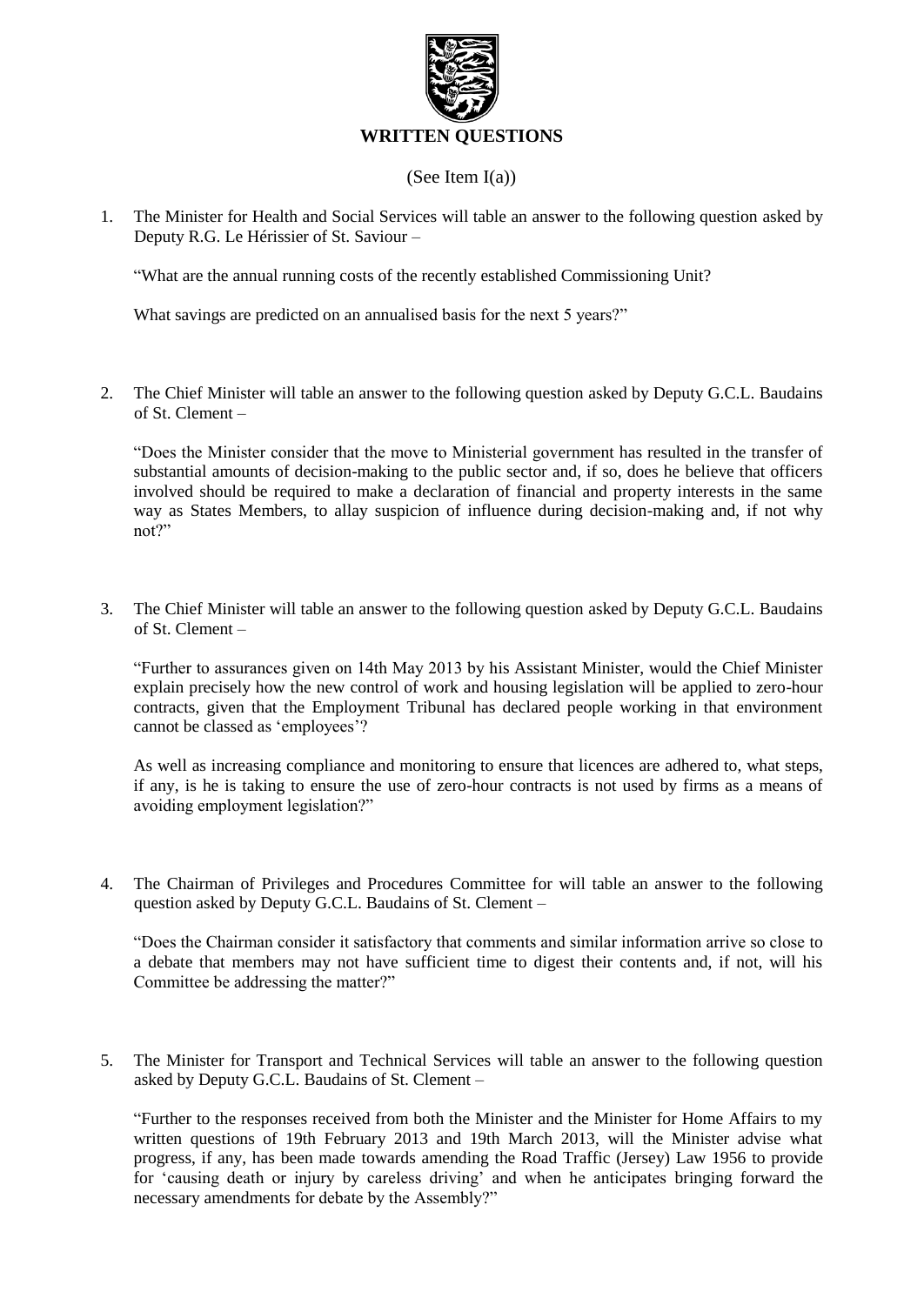

6. The Minister for Planning and Environment will table an answer to the following question asked by the Connétable of St. John –

"Following his decision to approve the application by the Jersey Development Company (JDC) to construct a 56,000 sq ft building on the Esplanade car-park site would the Minister advise –

- (a) whether this approval is consistent with the Esplanade Quarter Masterplan approved by the States in 2008 (P.60/2008)?
- (b) whether this approval is compromised by the ongoing litigation between the JDC's predecessor the Waterfront Enterprise Board and Harcourt Developments?
- (c) if the Island Plan 2011 needs to be amended if elements of P.60/2008 are not now to be carried out, specifically the sunken road and approved scheme and, if so, should the Island Plan have been amended by the States before this approval was issued?
- (d) if the 31 conditions associated with the approved application reflect the Island Plan 2011 and the Esplanade Quarter Masterplan 2008 (P.60/2008)?"
- 7. The Minister for Transport and Technical Services will table an answer to the following question asked by the Connétable of St. John –

"With regard to the proposed sunken road at the Esplanade Quarter, would the Minister advise whether the annual maintenance and running cost of the fume extraction equipment is budgeted for within the suggested £500,000 annual spend (at 2008 figures), and would he further advise whether the fumes will be filtered before release into the atmosphere and, if so, the annual cost of this process?

Would the Minister advise precisely where and at what height the fumes/vent stacks will be released?"

8. The Chairman of Privileges and Procedures Committee will table an answer to the following question asked by Deputy R.G. Le Hérissier of St. Saviour –

"What progress, if any, has the Machinery of Government Review Sub Committee made since submitting its interim report and when will the final report be submitted?"

9. The Minister for Economic Development will table an answer to the following question asked by Deputy R.G. Le Hérissier of St. Saviour –

"What have been the percentages and monetary fee rises in each of the last 5 years for Harbour mud berth charges and what rises are predicted for each of the next 2 years?

How are these rises justified?"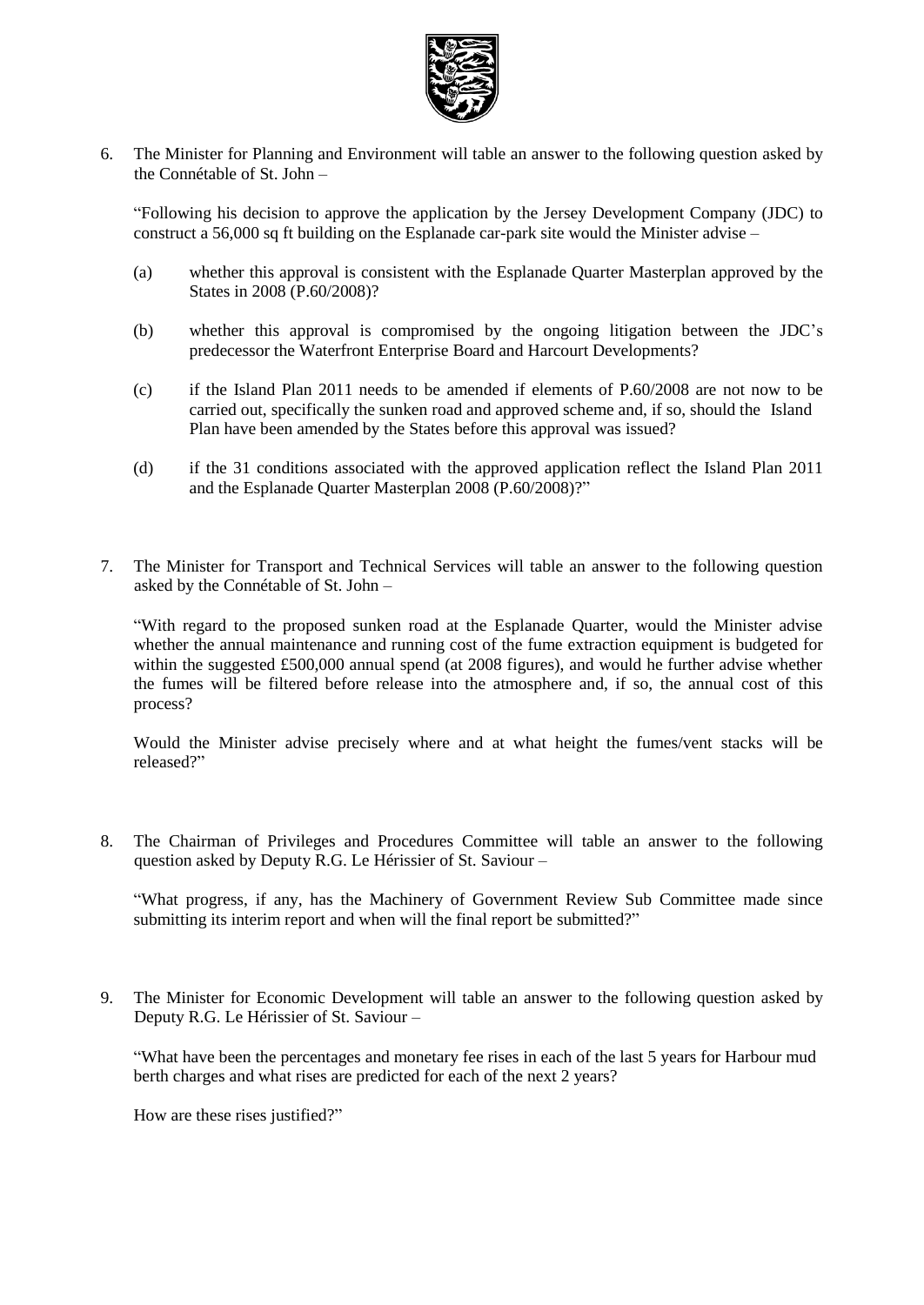

10. The Minister for Housing will table an answer to the following question asked by Deputy G.P. Southern of St. Helier –

"In the light of the Jersey Housing Assessment 2013-15, will the Minister estimate what the current demand for social rental accommodation by size is currently, and state what impact the 10 population projections published by the States of Jersey Statistics Unit in September 2012 will have on this demand in the short (2020) and medium (2035) term?

Will he also state the extent to which he expects to be able to meet any of the needs required by these projections over the short and medium term?

Further, in the light of the findings contained in the 2011 census report that there was a propensity for immigrants from Portugal and the EU accession countries to remain in Jersey following the reduction in qualification periods and that some 90% of these recent arrivals were economically active and concentrated in elementary occupations, will he state what impact, if any, these factors may have on the demand for social rental accommodation?"

11. The Minister for Housing will table an answer to the following question asked by Deputy G.P. Southern of St. Helier –

"Does the Minister accept that the figures he presented in his response to a written question on 14th May 2013 show that the weighted average rent increase resulting from the move to 90% of private sector rent levels from the current average of 74% under the Housing Transformation Plan on new tenancies in States social rented housing will be £35.51 per week (21%) and if not why not?

Does he further accept that the average rise for tenants on new tenancies for 2-bed properties will be £49 per week (27%)?

Will he explain to members why he stated in his answer that the policy "would add, on a weighted average, a further £11.89 or 6% on new tenancies" when the correct figure for the level of rent increases was to be gained by comparison with actual rents (2012) and not with fair rents, as he had given elsewhere in his answer?

Does the Minister accept that in doing so he has misled the States and, if so, will he apologise for having done so?"

12. The Minister for Planning and Environment will table an answer to the following question asked by Deputy J.H. Young of St. Brelade –

"Following the recent announcement of his decision to approve plans submitted by the States of Jersey Development Company (SOJDC) for the proposed development of part of the Esplanade car for private sector offices, will the Minister advise –

- (a) the full details of the mandatory Planning Obligation agreement which he requires of the SOJDC to enter into as a pre-condition of this consent and the conditions which he has attached to such consent;
- (b) how the proposed Planning Obligation agreement will ensure that the approved Masterplan for St Helier, including lowering or bridging over the waterfront road to enable St Helier to be reconnected with its waterfront without public cost, is completed within the ten year timescale of the Island Plan which expires in 2021; and,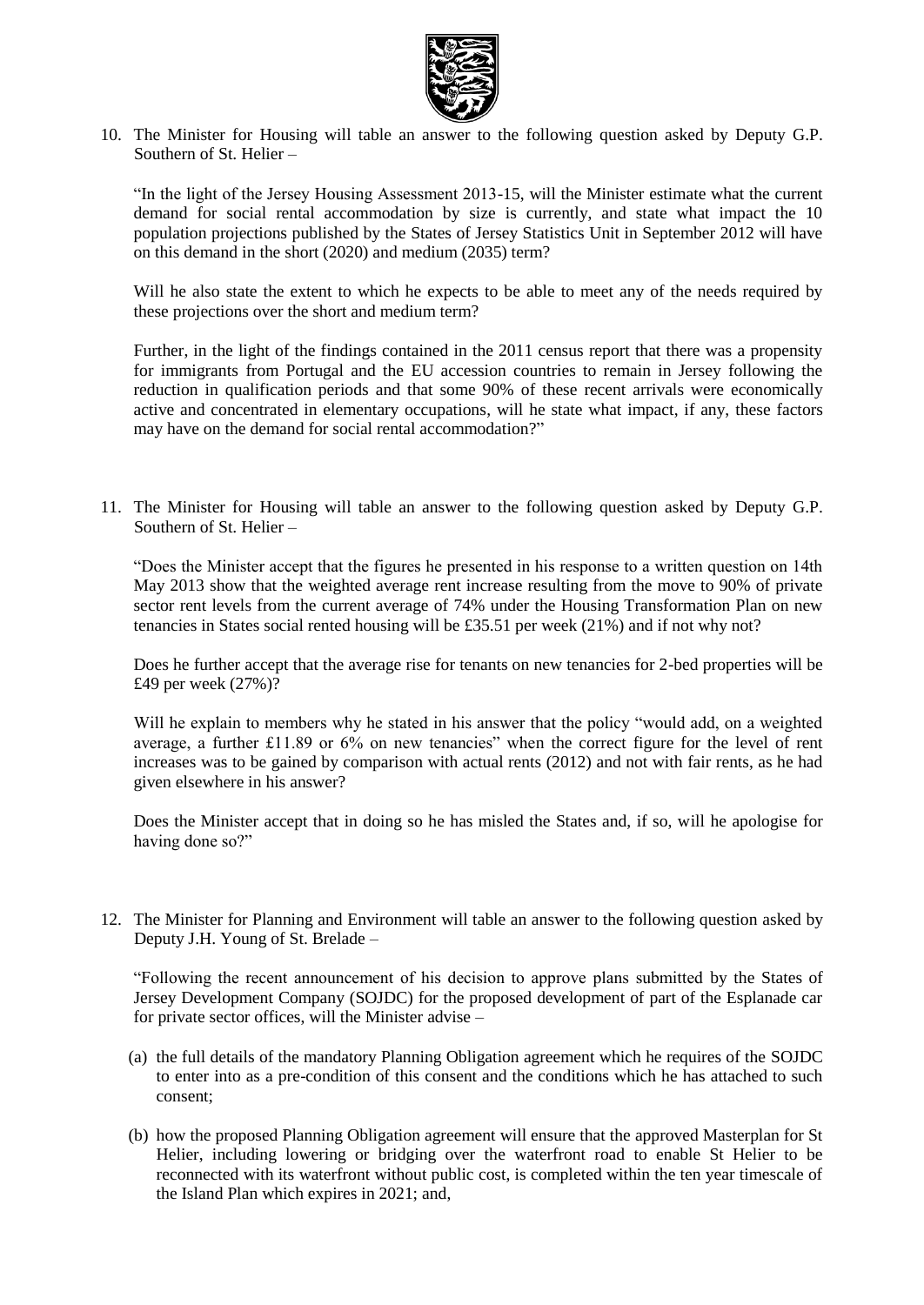

- (c) which conditions are attached to the consent to ensure public car parking is maintained, there is improved safety for the increased pedestrian footfall which will be generated, improvements in the public realm and minimization of the disruption to the public and users of the Waterfront?"
- 13. The Minister for Planning and Environment will table an answer to the following question asked by Deputy J.H. Young of St. Brelade –

"Will the Minister outline in detail the arrangements, if any, he has made to carry out the urgent review of the Housing policies of the Island Plan, as recently announced by the Chief Minister, including proposed timescales together with details of the work programmes for progressing masterplans required in the policies of the Island Plan 2011?"

14. The Minister for Treasury and Resources will table an answer to the following question asked by Deputy J.H. Young of St. Brelade –

"Following the recent announcement of the Minister for Planning and Environment's decision to approve plans submitted by States of Jersey Development Company (SOJDC) for their proposed development of part of the Esplanade car park in St Helier Waterfront for private sector offices, will the Minister provide details of –

- (a) the financial appraisal carried out into the financial viability of this development ;
- (b) the assessment of the future liabilities which SOJDC will be taking on behalf of the public of Jersey , in the event of entering into the proposed Planning Obligation required by the Minister for Planning and Environment in respect of this development and how such liabilities will be paid for;
- (c) the economic assessment which has been carried out with evidence of market demand for office space currently and for the period of the Island Plan 2011; and,
- (d) the economic impact of the proposed development given that it will be in direct competition with private developments in the Waterfront area for the same market?"
- 15. The Minister for Treasury and Resources will table an answer to the following question asked by Deputy G.P. Southern of St. Helier –

"Notwithstanding his response to written question 7640 of 14th May 2013 (which refers to figures which exclude the costs of annual uprates at inflation  $+ 0.75\%$ ) will the Minister inform members what the projected total additional cost to States revenues of the Housing Transformation Plan (HTP) will be to include the impact of:

- (a) the change to inflation plus indexation from 2.5% to 4.25% and
- (b) the change to 90% of private sector rent levels on the level of the rental component of Income Support on the States social rental sector, along with the Trust and private sectors over the first 5 and 10 years of the HTP?"